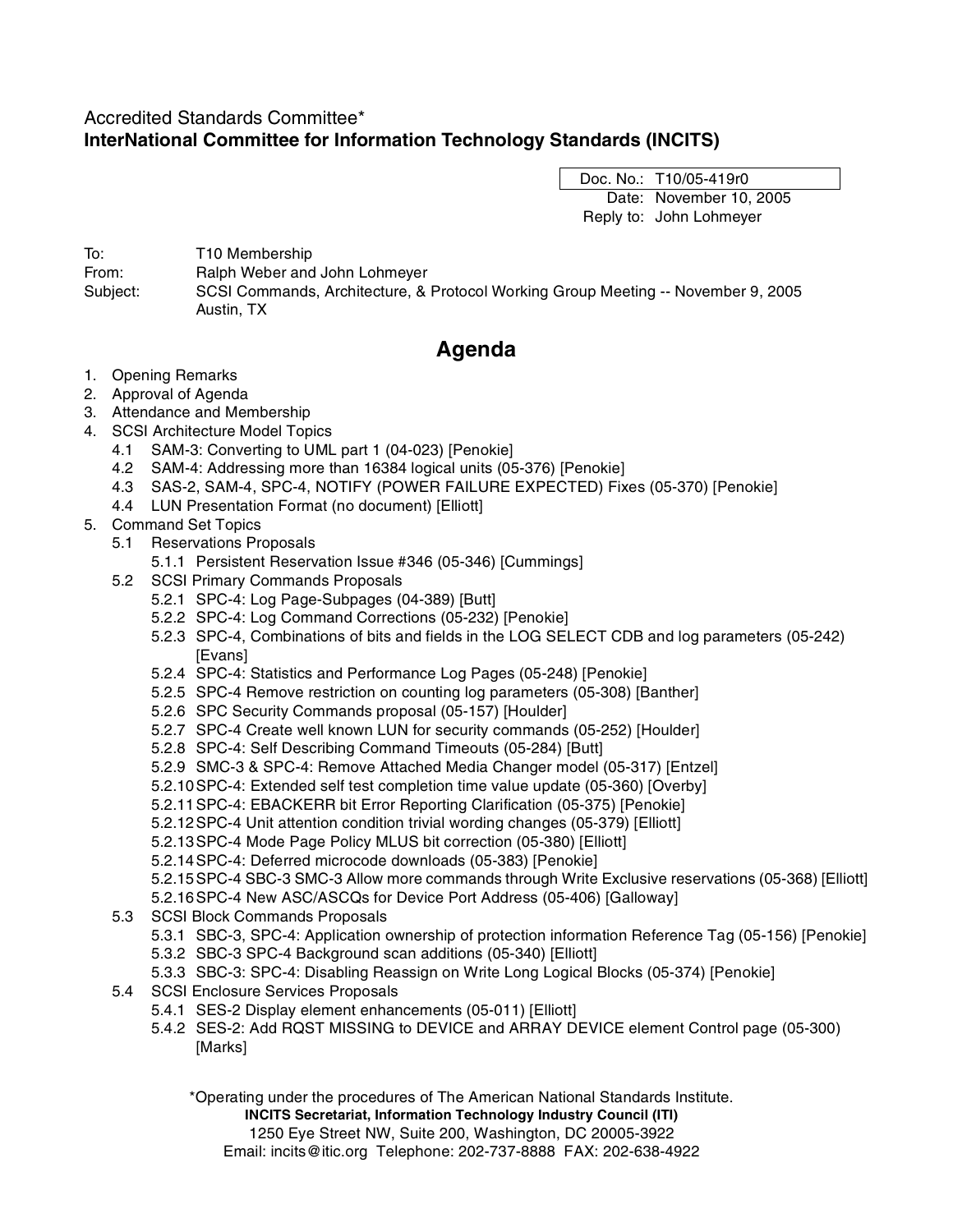- 5.4.3 SES-2 Cooling element enlarge Actual Fan Speed field (05-372) [Elliott]
- 5.4.4 SES-2: Update Table 116 CONNECTOR TYPE field to SAS-1.1 names (05-400) [Marks]
- 5.5 Other Proposals
	- 5.5.1 Possible inconsistencies in integrity check value algorithm field definition/usage (05-314) [Weber]
	- 5.5.2 OSD-2 Four New Multi-Object Commands (05-328) [Weber]
- 6. SCSI Protocol Topics
- 7. Old Business
	- 7.1 Style Guide (05-085) [Penokie]
- 8. New Business
	- 8.1 Presentation of the IEEE P1667 Authentication Standard for Transient Storage Devices (05-399) [Shimor]
	- 8.2 IEEE OUI Tutorial (no document) [Elliott]
- 9. Review of Working Drafts
- 10. Review of Recommendations to the Plenary
- 11. Meeting Schedule
- 12. Adjournment

# **Results of Meeting**

# **1. Opening Remarks**

John Lohmeyer called the meeting to order at 9:00 a.m. Monday, November 9, 2005. He thanked Kevin Marks of Dell for hosting the meeting. As usual, the people present introduced themselves.

As is customary, the people attending introduced themselves.

# **2. Approval of Agenda**

The draft agenda was approved with the following additions or changes:

- 4.4 LUN Presentation Format (no document) [Elliott]
- 8.2 IEEE OUI Tutorial (no document) [Elliott]

No items were added/revised during the course of the meeting.

# **3. Attendance and Membership**

Attendance at working group meetings does not count toward minimum attendance requirements for T10 membership. Working group meetings are open to any person or organization directly and materially affected by T10's scope of work. The following people attended the meeting: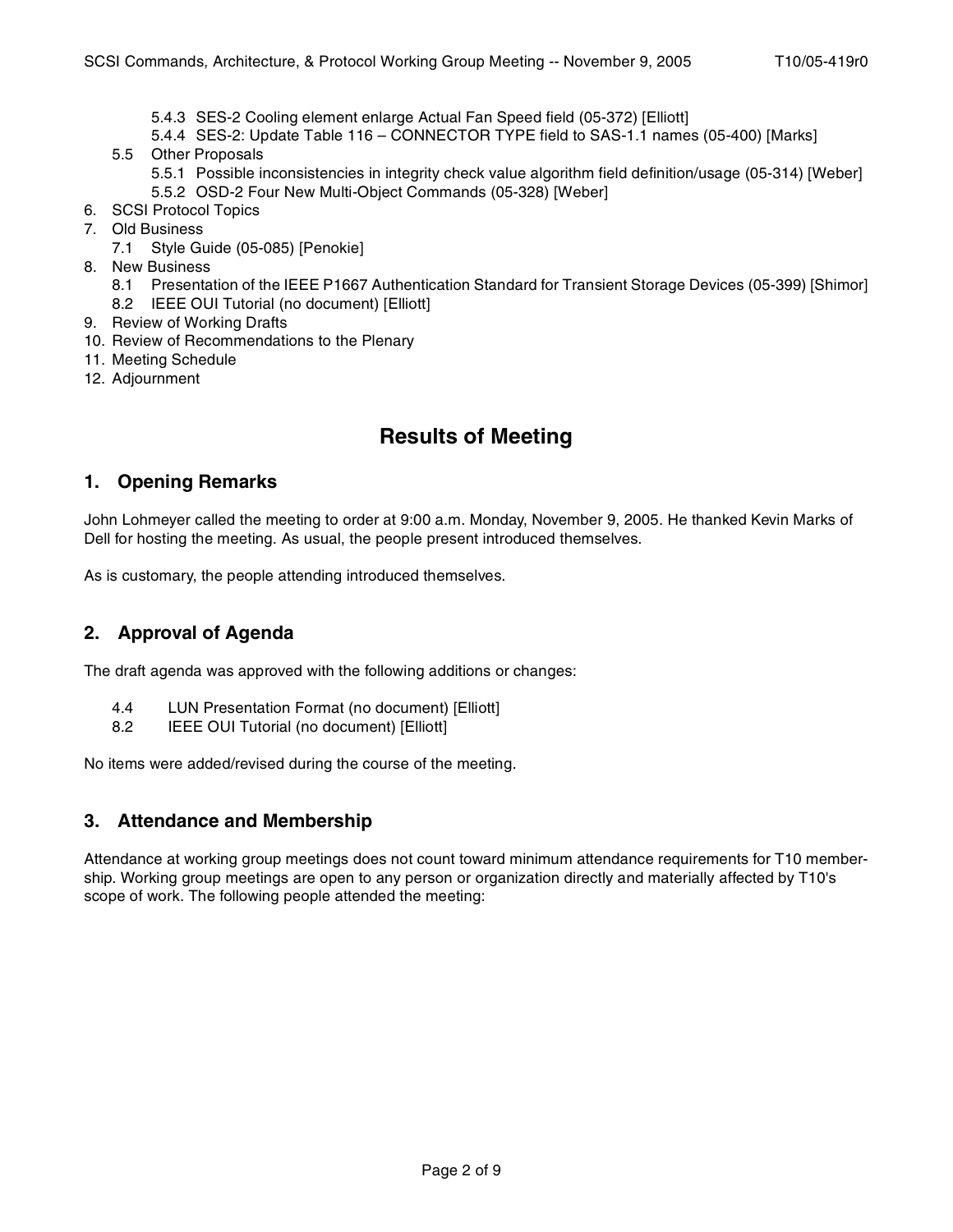| Name                |                          |     |  |                   | S            | Organization              |
|---------------------|--------------------------|-----|--|-------------------|--------------|---------------------------|
| Ms. Pat Thaler      |                          |     |  |                   | Ρ            | Agilent Technologies      |
|                     | Mr. Ron Roberts          |     |  |                   |              | A Broadcom Corp.          |
|                     | Mr. Kevin Marks          |     |  |                   | P            | Dell, Inc.                |
|                     | Mr. Robert H. Nixon      |     |  |                   | $\mathbf{P}$ | Emulex                    |
|                     | Mr. Ralph O. Weber       |     |  |                   | P            | ENDL Texas                |
|                     | Mr. Mike Fitzpatrick     |     |  |                   |              | P Fujitsu                 |
|                     | Mr. Michael Banther      |     |  |                   | V            | Hewlett Packard Co.       |
|                     | Mr. Rob Elliott          |     |  |                   | P            | Hewlett Packard Co.       |
|                     | Mr. Steven Fairchild     |     |  |                   |              | V Hewlett Packard Co.     |
|                     | Mr. Christopher Williams |     |  |                   |              | V Hewlett Packard Co.     |
|                     | Mr. George O. Penokie    |     |  |                   | Ρ            | IBM / Tivoli Systems      |
|                     | Mr. Kevin Butt           |     |  |                   | Α            | IBM Corp.                 |
|                     | Mr. Robert Sheffield     |     |  |                   | Ρ            | Intel Corp.               |
|                     | Mr. Robert Payne         |     |  |                   | $\mathbf{P}$ | Iomega Corp.              |
|                     | Mr. Pat LaVarre          |     |  |                   | P            | Lexar Media, Inc.         |
|                     | Mr. Brian Day            |     |  |                   |              | V LSI Logic Corp.         |
|                     | Mr. John Lohmeyer        |     |  |                   |              | P LSI Logic Corp.         |
|                     | Mr. Avraham Shimor       |     |  |                   |              | P M-Systems               |
|                     | Mr. Greg Elkins          |     |  |                   | V            | Marvell Semiconductor     |
|                     | Mr. Mark Evans           |     |  |                   | P            | Maxtor Corp.              |
|                     | Mr. David Peterson       |     |  |                   |              | AV MCDATA                 |
|                     | Ms. Emily Hill           |     |  |                   | Ρ            | Microsoft Corp.           |
|                     | Mr. Mark Overby          |     |  |                   | P            | Nvidia Corp.              |
| Mr. James Williams  |                          |     |  |                   | P —          | Oracle                    |
| Mr. Bill Galloway   |                          |     |  |                   | $\mathbf{P}$ | Pivot3, Inc.              |
| Mr. Paul Entzel     |                          |     |  |                   |              | P Quantum Corp.           |
| Dr. Paul Suhler     |                          |     |  |                   |              | A Quantum Corp.           |
| Mr. Gerald Houlder  |                          |     |  |                   | P            | Seagate Technology        |
| Mr. William Martin  |                          |     |  |                   | P            | Sierra Logic, Inc.        |
| Mr. Charles Binford |                          |     |  |                   | A            | Sun Microsystems, Inc.    |
|                     | Mr. Erich Oetting        |     |  |                   |              | A# Sun Microsystems, Inc. |
|                     | Mr. Curtis Stevens       |     |  |                   | P            | Western Digital           |
|                     | Mr. Jeff Williams        |     |  |                   | P            | Xiotech Corp.             |
| Mr. Rich Ramos      |                          |     |  |                   | P            | Xyratex                   |
|                     |                          |     |  |                   |              |                           |
| 34 People Present   |                          |     |  |                   |              |                           |
| P - Principal       |                          |     |  |                   |              |                           |
|                     | Status Key:              |     |  |                   |              |                           |
|                     |                          |     |  | A, A# - Alternate |              |                           |
|                     |                          | AV. |  | - Advisory Member |              |                           |
|                     |                          | L   |  | - Liaison         |              |                           |

# **4. SCSI Architecture Model Topics**

V - Visitor

### **4.1 SAM-3: Converting to UML part 1 (04-023) [Penokie]**

George Penokie presented the latest revision of the proposal to model SAM-4 in UML (04-023r3). The group identified several needed corrections and George agreed to prepare a new revision for consideration at the next meeting.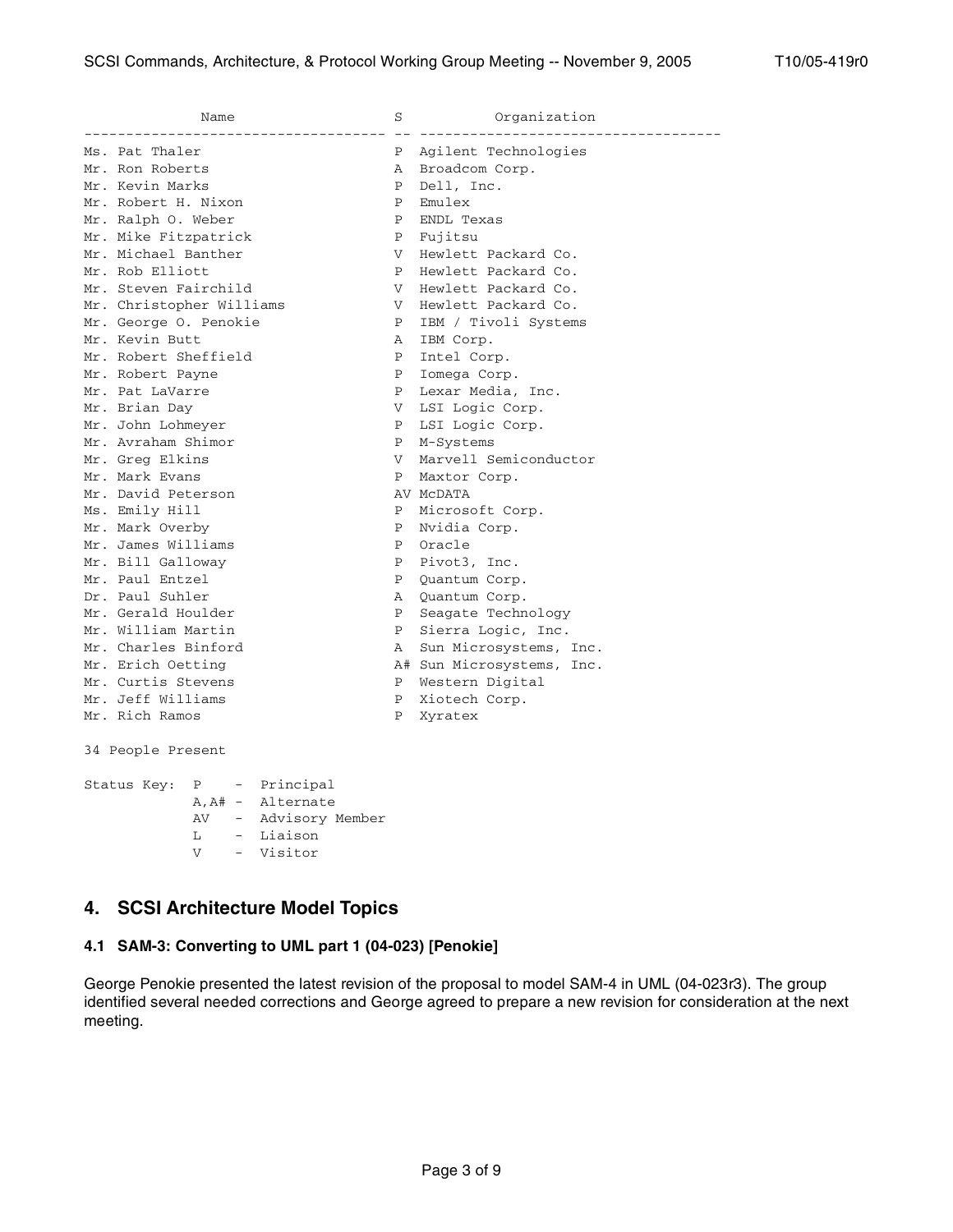### **4.2 SAM-4: Addressing more than 16384 logical units (05-376) [Penokie]**

George Penokie presented a proposal to extend the number of logical units allowed in a single-level target to values larger than 16,384 (05-376r4). The group identified several minor phrasing issues and George agreed to prepare a corrected revision of the proposal.

George Penokie moved that 05-376r5 (r4 as modified) be recommended for inclusion in SAM-4. Bob Nixon seconded the motion. The motion passed 17:0:5.

#### **4.3 SAS-2, SAM-4, SPC-4, NOTIFY (POWER FAILURE EXPECTED) Fixes (05-370) [Penokie]**

George Penokie presented an updated version of the NOTIFY (POWER FAILURE EXPECTED) correction proposal (05-370r1) which was first presented to the SAS Working Group (minutes in 05-417). Typographical errors were identified and George agreed to prepare a new revision.

George Penokie moved that 05-370r2 (r1 as revised) be recommended for inclusion in SAS-2, SAM-4, and SPC-4. Mark Evans seconded the motion. The motion passed 16:0:5.

#### **4.4 LUN Presentation Format (no document) [Elliott]**

Rob Elliott presented several different formats in which LUN values are displayed to end users and asked the group if there would be support for additions to SAM-4 which would advise on how such displays should appear. The group supported development of a detailed proposal and Rob agreed to prepare a document for consideration at the next meeting.

### **5. Command Set Topics**

#### **5.1 Reservations Proposals**

#### **5.1.1 Persistent Reservation Issue #346 (05-346) [Cummings]**

Prior to the meeting, Roger Cummings sent an e-mail requesting that discussion of this topic be deferred to the next meeting.

#### **5.2 SCSI Primary Commands Proposals**

#### **5.2.1 SPC-4: Log Page-Subpages (04-389) [Butt]**

Kevin Butt asked that discussion of this topic be deferred to the next meeting.

### **5.2.2 SPC-4: Log Command Corrections (05-232) [Penokie]**

George Penokie asked that discussion of this topic be deferred to the next meeting.

### <span id="page-3-0"></span>**5.2.3 SPC-4, Combinations of bits and fields in the LOG SELECT CDB and log parameters (05-242) [Evans]**

Mark Evans presented a proposal to clarify the definitions of Log Select, Log Sense, and Log Page formats (05-242r1). With the assistance of Michael Banther, the proposal was updated to remove the restriction on counting log parameters (see agenda item [5.2.5](#page-4-0)). Other corrections were noted and Mark agreed to prepare a new revision of the proposal.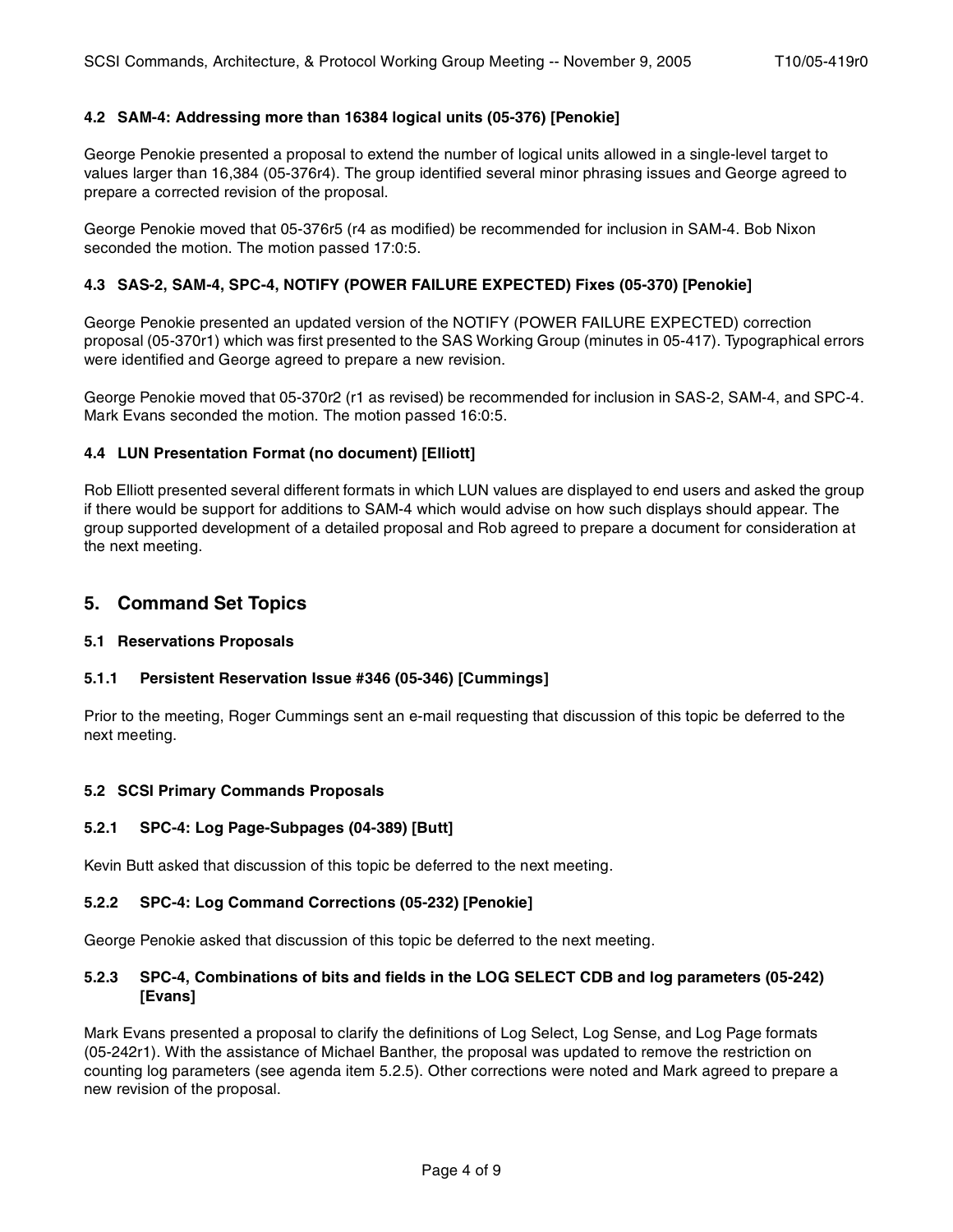Mark Evans moved that 05-242r2 (r1 as modified) be recommended for inclusion in SPC-4. Michael Banther seconded the motion. The motion passed 16:0:3.

### **5.2.4 SPC-4: Statistics and Performance Log Pages (05-248) [Penokie]**

George Penokie asked that discussion of this topic be deferred to the next meeting.

### <span id="page-4-0"></span>**5.2.5 SPC-4 Remove restriction on counting log parameters (05-308) [Banther]**

This topic was covered and resolved as part of agenda item [5.2.3](#page-3-0). Michael stated that this item can be removed from future agendas.

### <span id="page-4-1"></span>**5.2.6 SPC Security Commands proposal (05-157) [Houlder]**

Gerry Houlder presented the latest revision of the Trusted Out and Trust In commands definitions (05-157r6). The group discovered that pad bytes are not required on Trusted In commands. Minor editor changes were requested.

Gerry agreed to prepare a new revision of the proposal for consideration at the next meeting.

#### **5.2.7 SPC-4 Create well known LUN for security commands (05-252) [Houlder]**

Gerry Houlder asked that discussion of this topic be deferred until 05-157 (see agenda item [5.2.6](#page-4-1)) is approved.

### **5.2.8 SPC-4: Self Describing Command Timeouts (05-284) [Butt]**

Kevin Butt asked the group for help in preparing the next revision of 05-284, a proposal which gives application clients guidance on timeouts on a per-command basis. In response to the issue Kevin raised, the group recommended the addition of more reserved bytes in the timeout descriptors to permit future enhancements, as opposed to attempting to workout such details at this time.

Kevin agreed to prepare a new revision of the proposal for consideration at the next meeting.

#### **5.2.9 SMC-3 & SPC-4: Remove Attached Media Changer model (05-317) [Entzel]**

Paul Entzel presented a proposal to remove media changer 'vampire' commands (05-317r2). The group requested that the MChnger bit be made obsolete in SPC-4, rather than modifying the definition subclause and Paul agreed to prepare a new revision of the proposal.

Paul Entzel moved that 05-317r3 be recommended for inclusion in SPC-4, SMC-3, SBC-3, and SSC-3. Erich Oetting seconded the motion. In the absence of any objections, the motion passed unanimously.

#### **5.2.10 SPC-4: Extended self test completion time value update (05-360) [Overby]**

Mark Overby presented a proposal to clarify the meaning of FFFFh in the extended self-test completion time field in the Control mode page (05-360r1). The group requested a minor editorial change and Mark agreed to prepare a new revision.

Mark Overby moved that 05-360r2 (r1 as modified) be recommended for inclusion in SPC-4. Curtis Stevens seconded the motion. In the absence of any objections, the motion passed unanimously.

### **5.2.11 SPC-4: EBACKERR bit Error Reporting Clarification (05-375) [Penokie]**

George Penokie presented a proposal to clarify the lack of relationships between the EBACKERR bit and other bits in the Informational Exceptions Control mode page (05-375r1).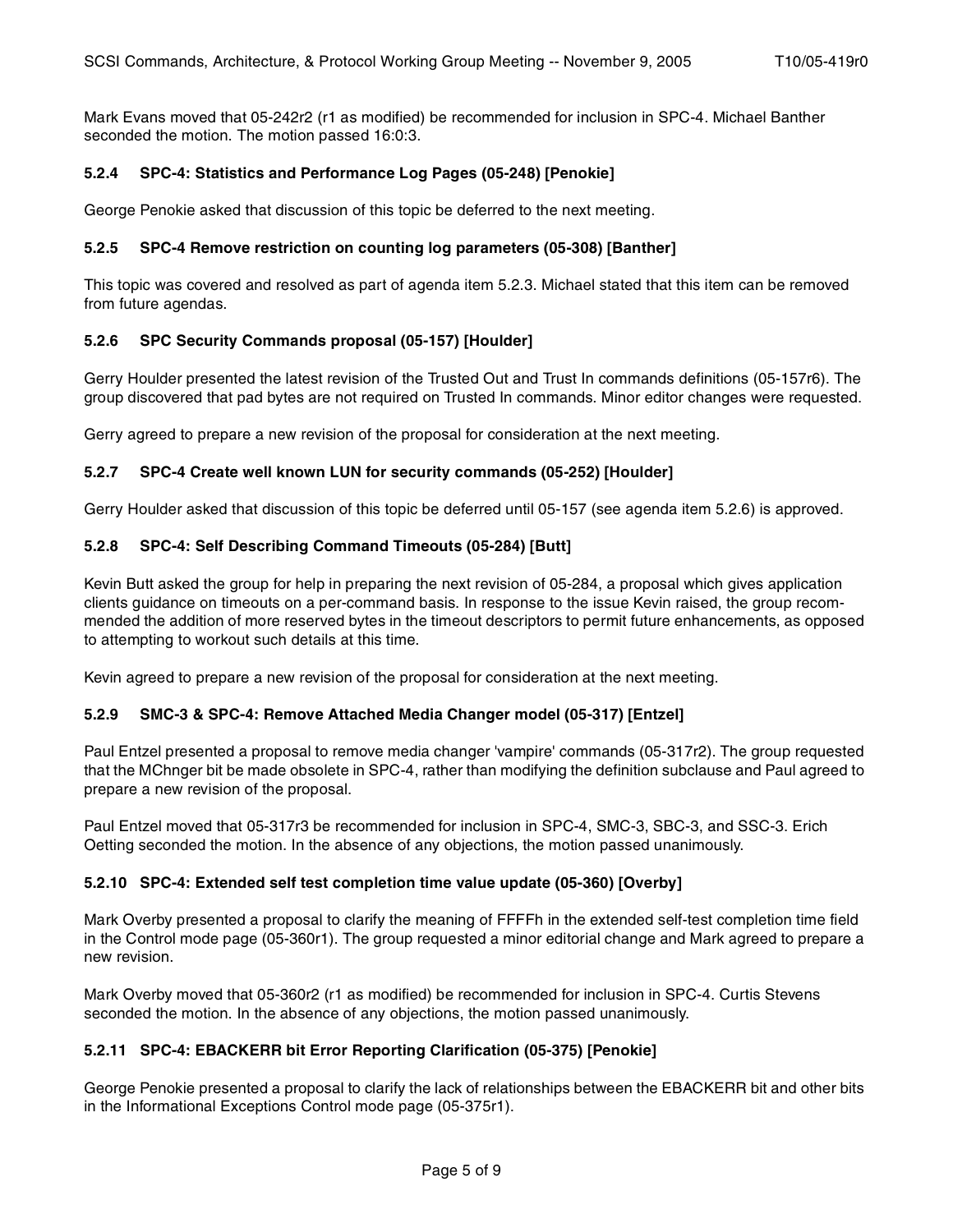George Penokie moved that 05-375r1 be recommended for inclusion in SPC-4. Gerry Houlder seconded the motion. In the absence of any objections, the motion passed unanimously.

### **5.2.12 SPC-4 Unit attention condition trivial wording changes (05-379) [Elliott]**

Rob Elliott presented series of wording clarifications for cases where unit attention conditions are generated, including a change that clarifies that all initiators receive unit attention notifications when the content of a block descriptor changes in mode pages (05-379r0).

Rob Elliott moved that 05-379r0 be recommended for inclusion in SPC-4. Bill Galloway seconded the motion. In the absence of any objections, the motion passed unanimously.

#### **5.2.13 SPC-4 Mode Page Policy MLUS bit correction (05-380) [Elliott]**

Rob Elliott presented a proposal to correctly identify the mode page in which the multiple logical units share, MLUS, bit appears as the Protocol-Specific Port mode page (05-380r0).

Rob Elliott moved that 05-380r0 be recommended for inclusion in SPC-4. Bill Galloway seconded the motion. In the absence of any objections, the motion passed unanimously.

#### **5.2.14 SPC-4: Deferred microcode downloads (05-383) [Penokie]**

George Penokie presented a proposal to allow delays between the downloading of and the activation of microcode (05-383r2). The group requested changes in the names of the Write Buffer modes created by the proposal. Other changes, including renumbering of mode code values, were requested.

Concerns were raised regarding the relationship between the Start/Stop Unit command and the new Write Buffer modes and George took several notes identifying areas needing additional consideration.

George agree to prepare a new revision of the proposal for discussion at the next meeting.

#### **5.2.15 SPC-4 SBC-3 SMC-3 Allow more commands through Write Exclusive reservations (05-368) [Elliott]**

Rob Elliott presented a proposal to allow Read Attribute, Read Buffer, Receive Diagnostic Results, Report Supported Operation Codes, and Report Supported Task Management Functions (05-368r0). Concerns were raised regarding the need for the changes.

The SMC-3 redefinition of reservation conflicts with SPC-4 was resolved by changing the SMC-3 row to reference SPC-4 instead of redefining the requirements.

Rob agreed to make the requested changes for consideration at the next meeting.

#### **5.2.16 SPC-4 New ASC/ASCQs for Device Port Address (05-406) [Galloway]**

Bill Galloway presented a proposal to add three additional sense codes for iSCSI addressing changes (05-406r1).

Bill Galloway moved that 05-406r1 be recommended for inclusion in SPC-4. Mark Evans seconded the motion. The motion passed 18:0:5.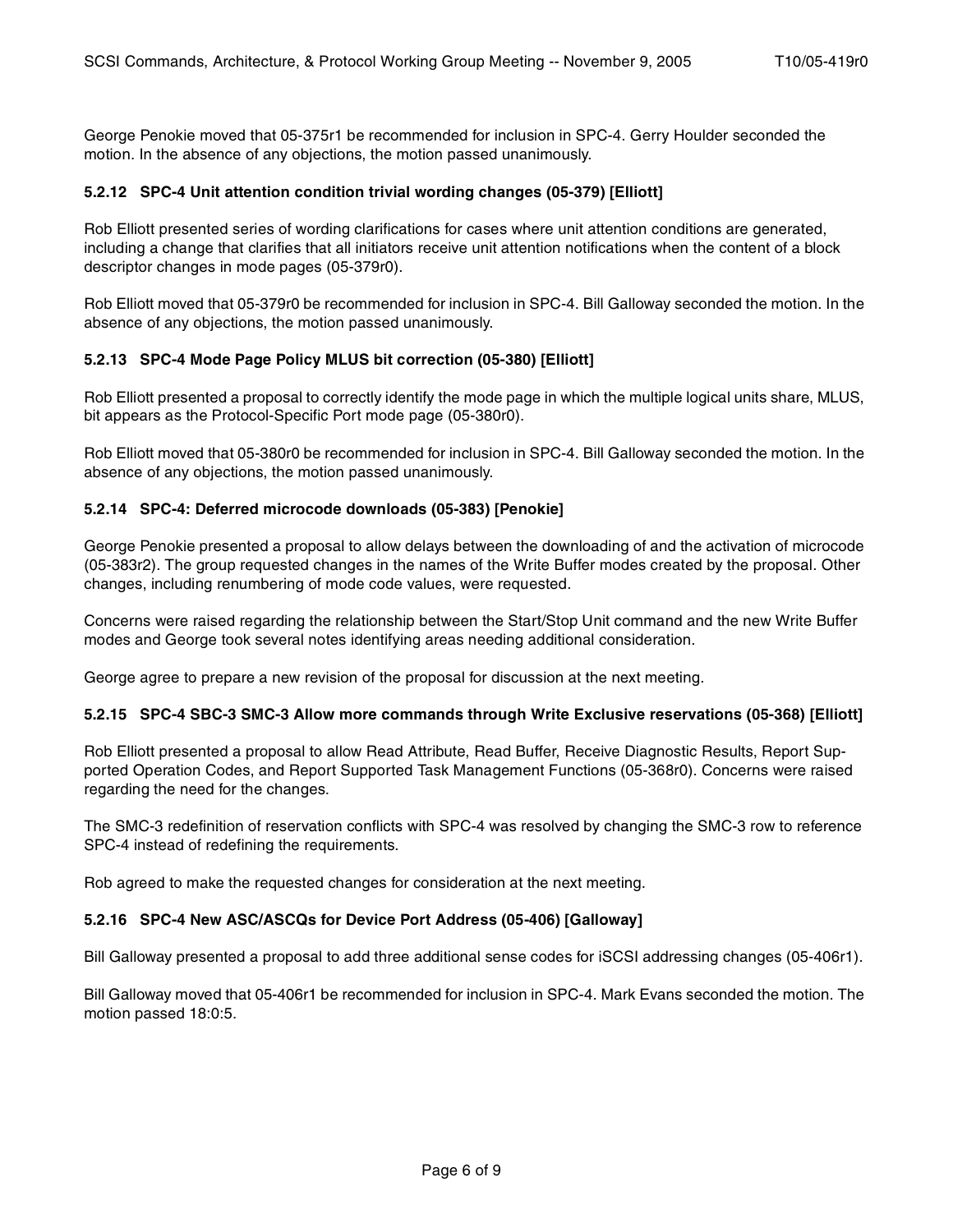### **5.3 SCSI Block Commands Proposals**

### **5.3.1 SBC-3, SPC-4: Application ownership of protection information Reference Tag (05-156) [Penokie]**

George Penokie presented a proposal to extend the usage of the protection information reference tag in SBC-3 (05-156r6). Several changes were requested and George agreed to prepare a new revision of the proposal.

George Penokie moved that 05-156r7 (r6 as modified) be recommended for inclusion in SBC-3 and SPC-4. Ron Roberts seconded the motion. The motion passed 10:3:7.

#### **5.3.2 SBC-3 SPC-4 Background scan additions (05-340) [Elliott]**

Rob Elliott presented a proposal to enhance the background media scan function (05-340r1). He noted the changes made in response to issues raised by the September meeting. Several concerns were raised regarding definitions in the proposal and Rob agreed to prepare a revised proposal for consideration at the next meeting.

### **5.3.3 SBC-3: SPC-4: Disabling Reassign on Write Long Logical Blocks (05-374) [Penokie]**

George Penokie presented a proposal to prevent reassignment of blocks that have been intentionally made bad by Write Long commands (05-374r1). Concerns were raised regarding the additional resources required in disk drives in order to implement the feature. The group requested several changes and George agreed to prepare a new revision.

George Penokie moved that 05-374r2 (r1 as modified) be recommended for inclusion in SBC-3 and SPC-4. Mark Evans seconded the motion. The motion passed 5:1:9.

#### **5.4 SCSI Enclosure Services Proposals**

### **5.4.1 SES-2 Display element enhancements (05-011) [Elliott]**

Rob Elliott requested that discussion of this topic be deferred to the next meeting.

### **5.4.2 SES-2: Add RQST MISSING to DEVICE and ARRAY DEVICE element Control page (05-300) [Marks]**

Kevin Marks presented a proposal to add a bit indicating removal of drives from a storage array (05-300r0). He noted that the method currently used to indicate manual drive removal produces the same indication as when the drive fails. As a result, working drives are returned to the factory for unneeded repairs.

Gerry Houlder moved that 05-300r0 be recommended for inclusion in SES-2. Greg Elkins seconded the motion. In the absence of any objections, the motion passed unanimously.

### **5.4.3 SES-2 Cooling element enlarge Actual Fan Speed field (05-372) [Elliott]**

Rob Elliott presented a proposal to allow the representation of fan speeds greater than 10,230 rpm (05-372r0).

Rob Elliott moved that 05-372r0 be recommended for inclusion in SES-2. Kevin Marks seconded the motion. In the absence of any objections, the motion passed unanimously.

#### **5.4.4 SES-2: Update Table 116 – CONNECTOR TYPE field to SAS-1.1 names (05-400) [Marks]**

Kevin Marks presented a proposal match the connector names listed in SES-2 to the connector names listed in SAS-1.1 (05-400r0).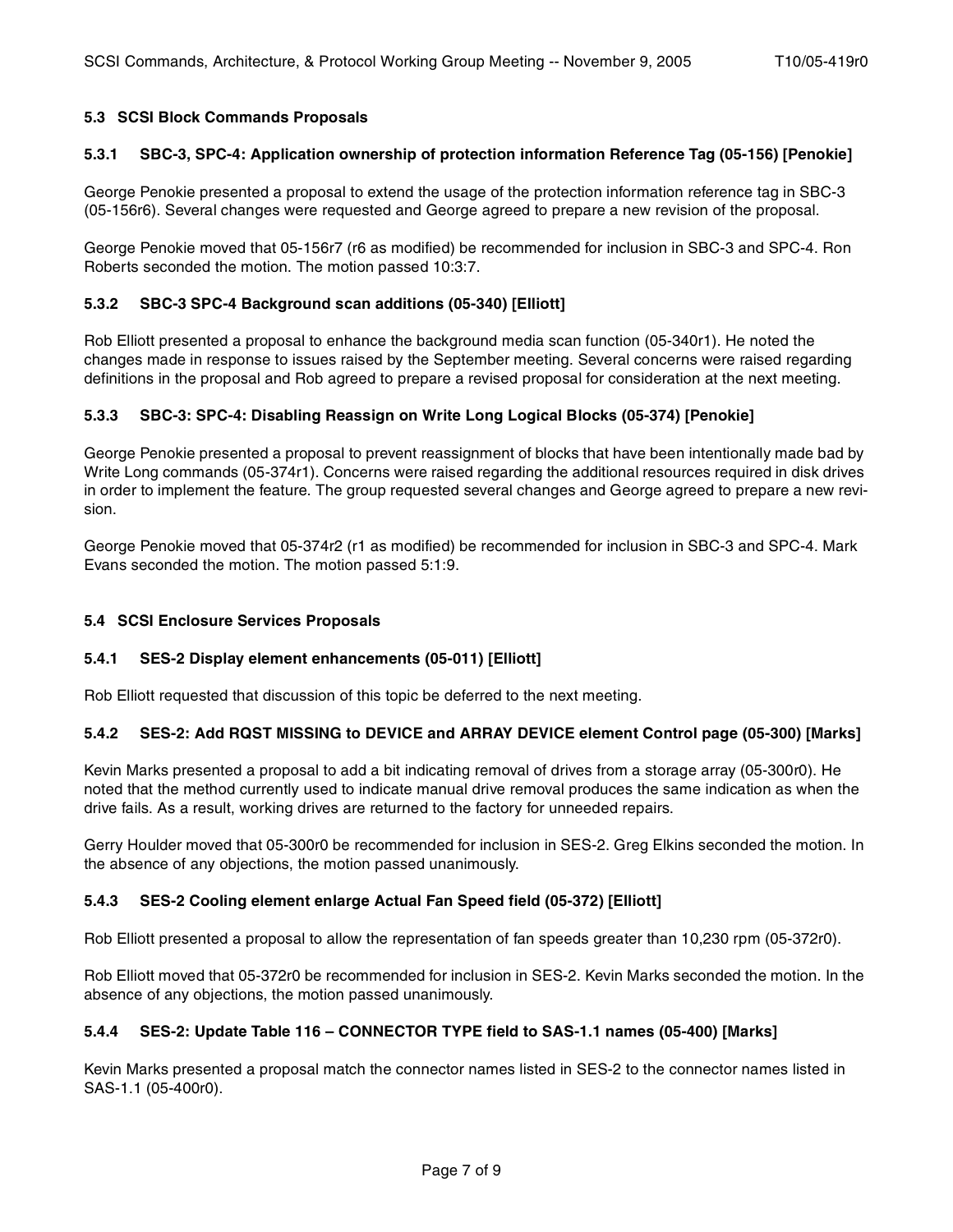Kevin Marks moved that 05-400r0 be recommended for inclusion in SES-2. Gerry Houlder seconded the motion. In the absence of any objections, the motion passed unanimously.

### **5.5 Other Proposals**

### **5.5.1 Possible inconsistencies in integrity check value algorithm field definition/usage (05-314) [Weber]**

Ralph Weber presented the proposal to describe the integrity check value algorithm field consistently throughout OSD-2 and noted that members of the SNIA OSD TWG had indicated a preference for the usage shown in the proposal (05-314r1). Rob Elliott noted that he had reviewed the proposal and found no significant errors in it.

### **5.5.2 OSD-2 Four New Multi-Object Commands (05-328) [Weber]**

Ralph Weber reported that the changes requested by the September working group had been made and that no issues had been raised by the SNIA OSD TWG.

# **6. SCSI Protocol Topics**

No SCSI Protocol topics were presented to the meeting.

# **7. Old Business**

### **7.1 Style Guide (05-085) [Penokie]**

George Penokie asked that discussion of this topic be deferred to the next meeting.

## **8. New Business**

### **8.1 Presentation of the IEEE P1667 Authentication Standard for Transient Storage Devices (05-399) [Shimor]**

Due to the late hour, Avraham Shimor requested that this topic be handled as a liaison report during the T10 Plenary meeting.

### **8.2 IEEE OUI Tutorial (no document) [Elliott]**

Rob Elliott described the problems with out-of-date OUI usage tutorials for SCSI devices on the IEEE web site. The group agreed that a proposal to update the tutorials was in order and Rob volunteered to draft it. Pat Thaler and George Penokie volunteered to review and contribute to the contents of the proposal.

# **9. Review of Working Drafts**

No requests were made to review working drafts at this meeting.